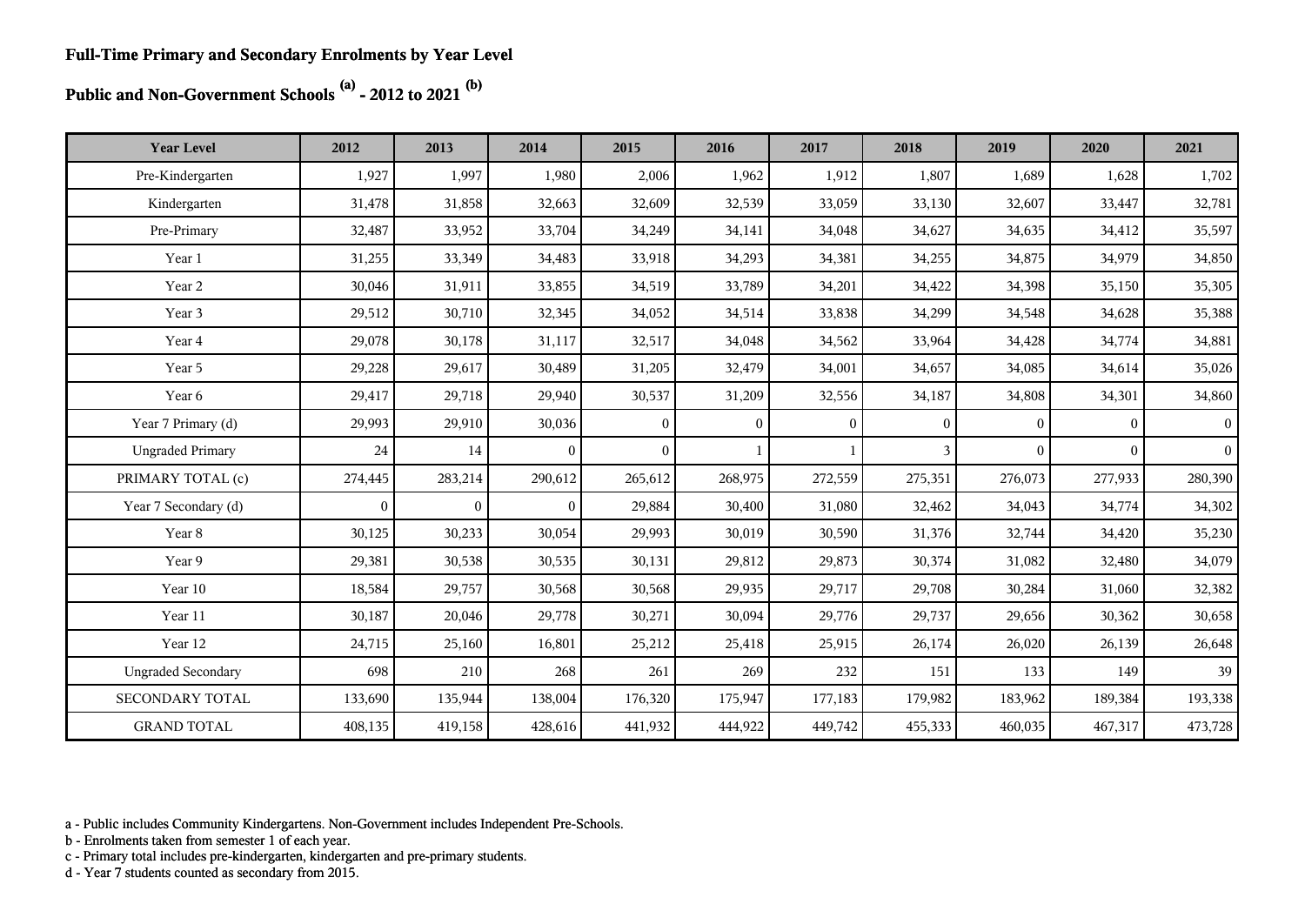## **Public Schools(a) - 2012 to 2021 (b)**

| <b>Year Level</b>         | 2012         | 2013           | 2014           | 2015           | 2016           | 2017           | 2018         | 2019         | 2020     | 2021           |
|---------------------------|--------------|----------------|----------------|----------------|----------------|----------------|--------------|--------------|----------|----------------|
| Pre-Kindergarten          | $\mathbf{0}$ | $\overline{0}$ | $\overline{0}$ | $\overline{0}$ | $\overline{0}$ | $\mathbf{0}$   | $\mathbf{0}$ | $\mathbf{0}$ | $\theta$ | $\overline{0}$ |
| Kindergarten              | 23,095       | 23,338         | 23,928         | 23,894         | 23,877         | 24,543         | 24,644       | 24,397       | 25,060   | 24,263         |
| Pre-Primary               | 23,802       | 24,992         | 24,730         | 25,139         | 25,171         | 25,174         | 25,953       | 25,839       | 25,785   | 26,535         |
| Year 1                    | 22,561       | 24,427         | 25,370         | 24,918         | 25,171         | 25,465         | 25,444       | 26,075       | 26,130   | 25,909         |
| Year 2                    | 21,589       | 23,086         | 24,785         | 25,349         | 24,859         | 25,102         | 25,425       | 25,417       | 26,197   | 26,018         |
| Year 3                    | 20,969       | 22,037         | 23,298         | 24,816         | 25,261         | 24,853         | 25,064       | 25,344       | 25,427   | 26,049         |
| Year 4                    | 20,458       | 21,253         | 22,109         | 23,145         | 24,647         | 25,172         | 24,708       | 24,985       | 25,288   | 25,095         |
| Year 5                    | 20,250       | 20,479         | 21,083         | 21,784         | 22,797         | 24,301         | 24,775       | 24,351       | 24,777   | 24,899         |
| Year 6                    | 20,197       | 20,455         | 20,556         | 20,996         | 21,639         | 22,737         | 24,132       | 24,644       | 24,227   | 24,503         |
| Year 7 Primary (d)        | 17,893       | 17,644         | 17,672         | $\theta$       | $\theta$       | $\overline{0}$ | $\theta$     | $\Omega$     | $\theta$ | $\overline{0}$ |
| <b>Ungraded Primary</b>   | $\mathbf{0}$ | $\overline{0}$ | $\overline{0}$ | $\overline{0}$ | $\theta$       | $\overline{0}$ | $\theta$     | $\Omega$     | $\theta$ | $\vert$ 0      |
| PRIMARY TOTAL (c)         | 190,814      | 197,711        | 203,531        | 190,041        | 193,422        | 197,347        | 200,145      | 201,052      | 202,891  | 203,271        |
| Year 7 Secondary (d)      | $\mathbf{0}$ | $\overline{0}$ | $\overline{0}$ | 17,394         | 17,783         | 18,673         | 19,679       | 20,824       | 21,594   | 20,892         |
| Year 8                    | 17,116       | 17,067         | 16,993         | 17,185         | 17,469         | 17,970         | 18,762       | 19,612       | 20,854   | 21,413         |
| Year 9                    | 16,710       | 17,643         | 17,569         | 17,460         | 17,326         | 17,582         | 18,057       | 18,702       | 19,663   | 20,655         |
| Year 10                   | 10,160       | 17,212         | 17,880         | 17,811         | 17,451         | 17,462         | 17,576       | 17,923       | 18,760   | 19,548         |
| Year 11                   | 18,538       | 11,979         | 18,115         | 18,419         | 18,187         | 18,088         | 17,954       | 17,839       | 18,288   | 18,286         |
| Year 12                   | 14,304       | 14,625         | 9,547          | 14,566         | 14,660         | 15,075         | 15,278       | 15,159       | 15,235   | 15,470         |
| <b>Ungraded Secondary</b> | 487          | 38             | 104            | 76             | 79             | 74             | 69           | 88           | 83       | 39             |
| SECONDARY TOTAL           | 77,315       | 78,564         | 80,208         | 102,911        | 102,955        | 104,924        | 107,375      | 110,147      | 114,477  | 116,303        |
| <b>GRAND TOTAL</b>        | 268,129      | 276,275        | 283,739        | 292,952        | 296,377        | 302,271        | 307,520      | 311,199      | 317,368  | 319,574        |

a - Includes Community Kindergartens.

b - Enrolments taken from semester 1 of each year.

c - Primary total includes kindergarten and pre-primary students.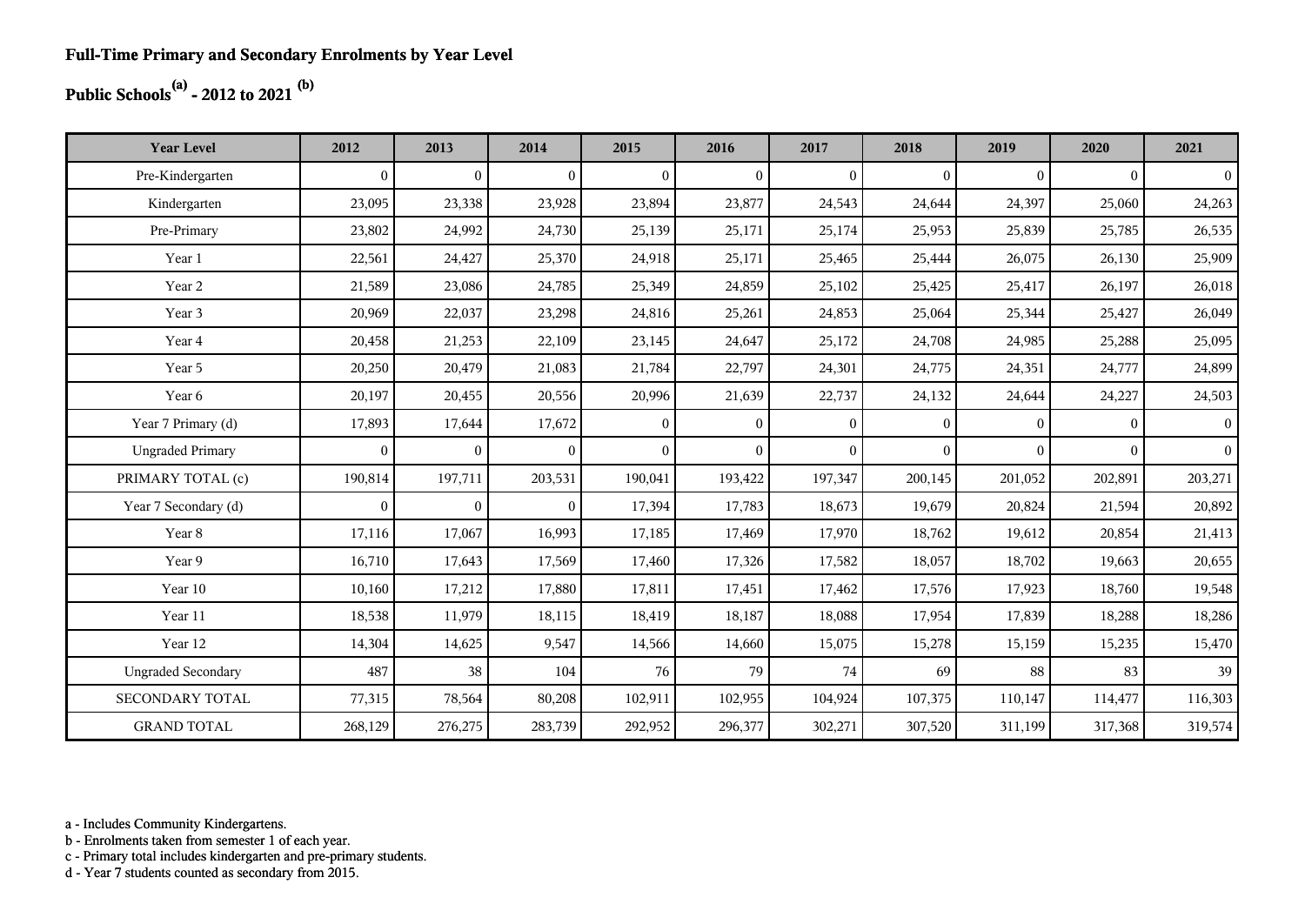#### **Full-Time Primary and Secondary Enrolments by Year Level**

## **Non-Government Schools (a) - 2012 to 2021 (b)**

| <b>Year Level</b>         | 2012         | 2013     | 2014           | 2015           | 2016         | 2017         | 2018     | 2019         | 2020         | 2021           |
|---------------------------|--------------|----------|----------------|----------------|--------------|--------------|----------|--------------|--------------|----------------|
| Pre-Kindergarten          | 1,927        | 1,997    | 1,980          | 2,006          | 1,962        | 1,912        | 1,807    | 1,689        | 1,628        | 1,702          |
| Kindergarten              | 8,383        | 8,520    | 8,735          | 8,715          | 8,662        | 8,516        | 8,486    | 8,210        | 8,387        | 8,518          |
| Pre-Primary               | 8,685        | 8,960    | 8,974          | 9,110          | 8,970        | 8,874        | 8,674    | 8,796        | 8,627        | 9,062          |
| Year 1                    | 8,694        | 8,922    | 9,113          | 9,000          | 9,122        | 8,916        | 8,811    | 8,800        | 8,849        | 8,941          |
| Year 2                    | 8,457        | 8,825    | 9,070          | 9,170          | 8,930        | 9,099        | 8,997    | 8,981        | 8,953        | 9,287          |
| Year 3                    | 8,543        | 8,673    | 9,047          | 9,236          | 9,253        | 8,985        | 9,235    | 9,204        | 9,201        | 9,339          |
| Year 4                    | 8,620        | 8,925    | 9,008          | 9,372          | 9,401        | 9,390        | 9,256    | 9,443        | 9,486        | 9,786          |
| Year 5                    | 8,978        | 9,138    | 9,406          | 9,421          | 9,682        | 9,700        | 9,882    | 9,734        | 9,837        | 10,127         |
| Year 6                    | 9,220        | 9,263    | 9,384          | 9,541          | 9,570        | 9,819        | 10,055   | 10,164       | 10,074       | 10,357         |
| Year 7 Primary (d)        | 12,100       | 12,266   | 12,364         | $\overline{0}$ | $\mathbf{0}$ | $\mathbf{0}$ | $\theta$ | $\mathbf{0}$ | $\mathbf{0}$ | $\vert$        |
| <b>Ungraded Primary</b>   | 24           | 14       | $\mathbf{0}$   | $\theta$       |              |              | 3        | $\Omega$     | $\Omega$     | 0 <sup>1</sup> |
| PRIMARY TOTAL (c)         | 83,631       | 85,503   | 87,081         | 75,571         | 75,553       | 75,212       | 75,206   | 75,021       | 75,042       | 77,119         |
| Year 7 Secondary (d)      | $\mathbf{0}$ | $\bf{0}$ | $\overline{0}$ | 12,490         | 12,617       | 12,407       | 12,783   | 13,219       | 13,180       | 13,410         |
| Year 8                    | 13,009       | 13,166   | 13,061         | 12,808         | 12,550       | 12,620       | 12,614   | 13,132       | 13,566       | 13,817         |
| Year 9                    | 12,671       | 12,895   | 12,966         | 12,671         | 12,486       | 12,291       | 12,317   | 12,380       | 12,817       | 13,424         |
| Year 10                   | 8,424        | 12,545   | 12,688         | 12,757         | 12,484       | 12,255       | 12,132   | 12,361       | 12,300       | 12,834         |
| Year 11                   | 11,649       | 8,067    | 11,663         | 11,852         | 11,907       | 11,688       | 11,783   | 11,817       | 12,074       | 12,372         |
| Year 12                   | 10,411       | 10,535   | 7,254          | 10,646         | 10,758       | 10,840       | 10,896   | 10,861       | 10,904       | 11,178         |
| <b>Ungraded Secondary</b> | 211          | 172      | 164            | 185            | 190          | 158          | 82       | 45           | 66           | $\overline{0}$ |
| <b>SECONDARY TOTAL</b>    | 56,375       | 57,380   | 57,796         | 73,409         | 72,992       | 72,259       | 72,607   | 73,815       | 74,907       | 77,035         |
| <b>GRAND TOTAL</b>        | 140,006      | 142,883  | 144,877        | 148,980        | 148,545      | 147,471      | 147,813  | 148,836      | 149,949      | 154,154        |

a - Includes Independent Pre-Schools.

b - Enrolments taken from semester 1 of each year.

c - Primary total includes pre-kindergarten, kindergarten and pre-primary students.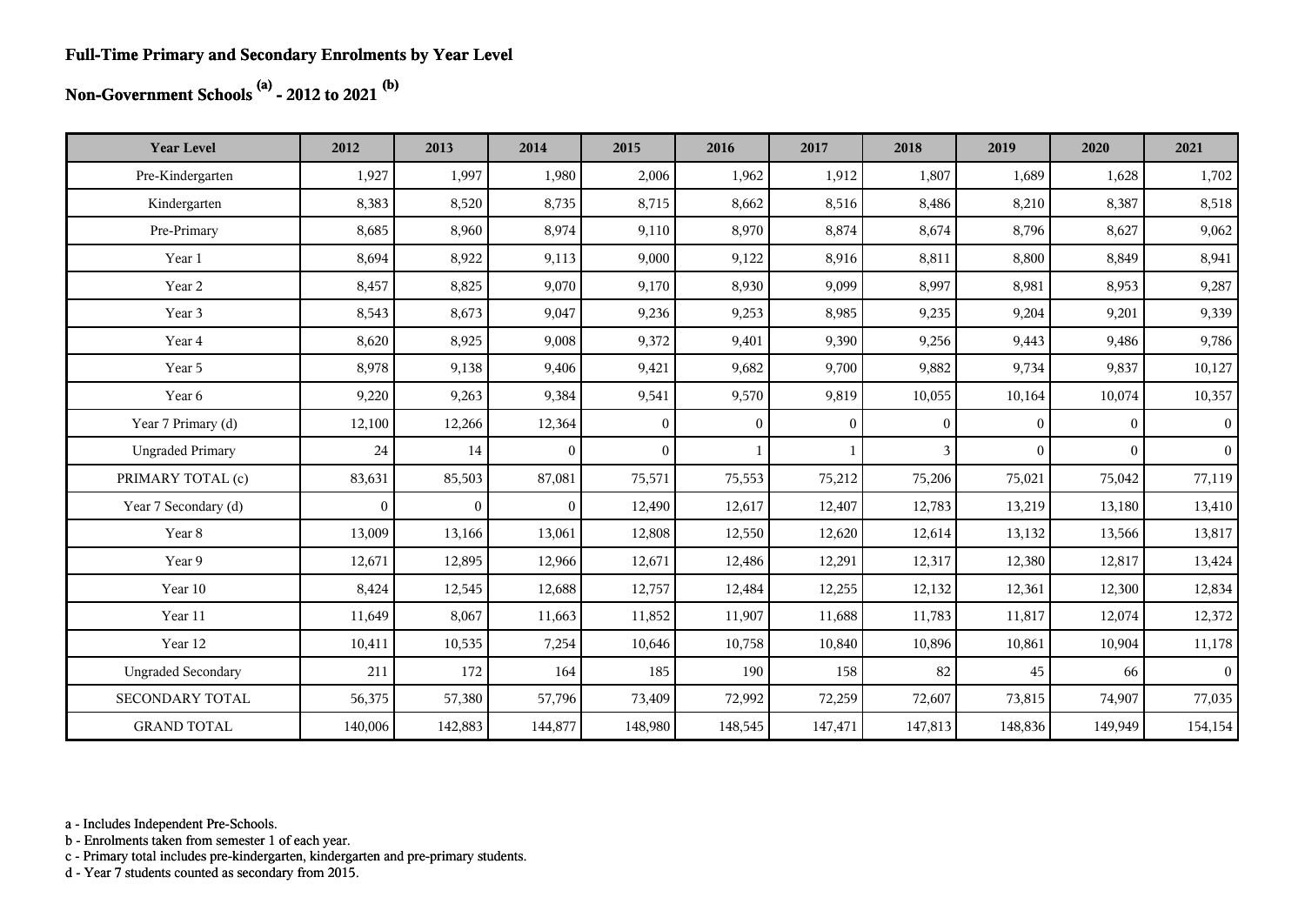**Public and Non-Government Schools (a) - 2012 to 2021 (b)**

| <b>Year Level</b>         | 2012         | 2013           | 2014           | 2015           | 2016           | 2017         | 2018         | 2019             | 2020     | 2021            |
|---------------------------|--------------|----------------|----------------|----------------|----------------|--------------|--------------|------------------|----------|-----------------|
| Pre-Kindergarten          | 22           | 32             | 38             | 32             | 26             | 22           | 30           | 20               | 25       | 36              |
| Kindergarten              | 2,044        | 2,067          | 2,013          | 2,062          | 1,955          | 2,074        | 2,131        | 2,058            | 2,194    | 2,185           |
| Pre-Primary               | 2,292        | 2,269          | 2,252          | 2,276          | 2,315          | 2,290        | 2,388        | 2,465            | 2,447    | 2,590           |
| Year 1                    | 2,241        | 2,312          | 2,361          | 2,354          | 2,296          | 2,387        | 2,388        | 2,481            | 2,543    | 2,567           |
| Year 2                    | 2,163        | 2,237          | 2,352          | 2,333          | 2,345          | 2,350        | 2,444        | 2,434            | 2,536    | 2,610           |
| Year 3                    | 1,972        | 2,147          | 2,264          | 2,402          | 2,355          | 2,400        | 2,371        | 2,478            | 2,472    | 2,578           |
| Year 4                    | 2,059        | 1,968          | 2,168          | 2,282          | 2,367          | 2,383        | 2,434        | 2,430            | 2,517    | 2,512           |
| Year 5                    | 2,108        | 2,061          | 2,001          | 2,205          | 2,279          | 2,386        | 2,434        | 2,452            | 2,443    | 2,545           |
| Year 6                    | 2,000        | 2,100          | 2,060          | 2,011          | 2,167          | 2,318        | 2,436        | 2,454            | 2,509    | 2,459           |
| Year 7 Primary (d)        | 2,020        | 1,971          | 2,120          | $\overline{0}$ | $\overline{0}$ | $\mathbf{0}$ | $\mathbf{0}$ | $\boldsymbol{0}$ | $\Omega$ | $\vert$ 0       |
| <b>Ungraded Primary</b>   | $\mathbf{0}$ | $\overline{0}$ | $\overline{0}$ | $\overline{0}$ |                | $\theta$     | 3            | $\theta$         | $\Omega$ | $\vert$ 0       |
| PRIMARY TOTAL (c)         | 18,921       | 19,164         | 19,629         | 17,957         | 18,106         | 18,610       | 19,059       | 19,272           | 19,686   | 20,082          |
| Year 7 Secondary (d)      | $\mathbf{0}$ | $\overline{0}$ | $\overline{0}$ | 1,969          | 1,894          | 2,095        | 2,276        | 2,392            | 2,452    | 2,465           |
| Year 8                    | 1,954        | 1,917          | 1,923          | 2,012          | 1,995          | 1,969        | 2,171        | 2,360            | 2,461    | 2,578           |
| Year 9                    | 1,780        | 1,959          | 1,907          | 1,929          | 1,923          | 1,947        | 1,907        | 2,094            | 2,254    | 2,373           |
| Year 10                   | 1,053        | 1,692          | 1,845          | 1,902          | 1,782          | 1,870        | 1,872        | 1,833            | 2,010    | 2,210           |
| Year 11                   | 1,651        | 1,111          | 1,569          | 1,693          | 1,662          | 1,653        | 1,712        | 1,781            | 1,714    | 1,926           |
| Year 12                   | 955          | 1,094          | 714            | 1,082          | 1,037          | 1,140        | 1,224        | 1,271            | 1,295    | 1,272           |
| <b>Ungraded Secondary</b> | 44           | 33             | 43             | 45             | 58             | 49           | 26           | $\overline{4}$   | 6        | $\vert 0 \vert$ |
| SECONDARY TOTAL           | 7,437        | 7,806          | 8,001          | 10,632         | 10,351         | 10,723       | 11,188       | 11,735           | 12,192   | 12,824          |
| <b>GRAND TOTAL</b>        | 26,358       | 26,970         | 27,630         | 28,589         | 28,457         | 29,333       | 30,247       | 31,007           | 31,878   | 32,906          |

a - Public includes Community Kindergartens. Non-Government includes Independent Pre-Schools.

b - Enrolments taken from semester 1 of each year.

c - Primary total includes pre-kindergarten, kindergarten and pre-primary students.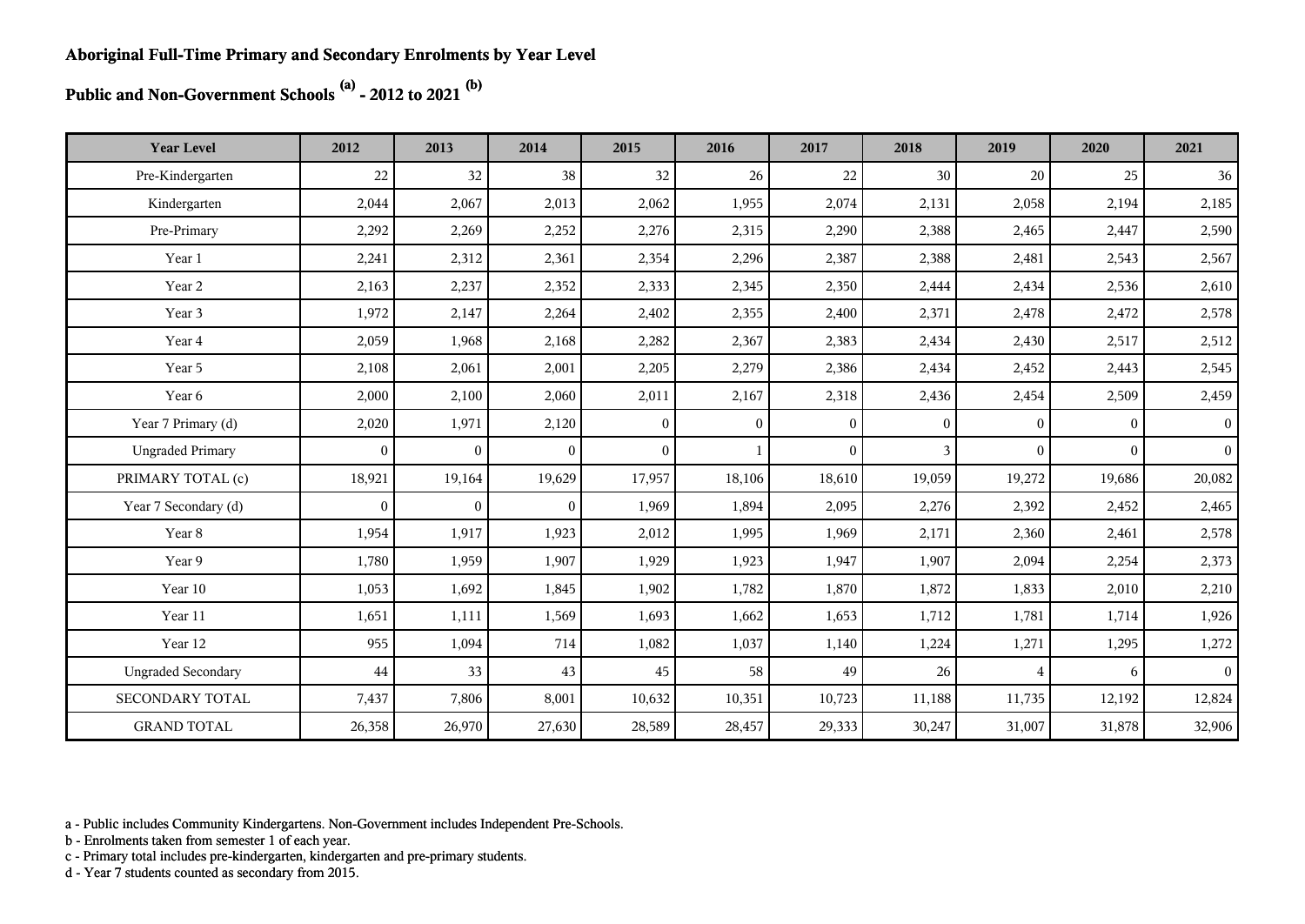## **Public Schools(a) - 2012 to 2021 (b)**

| <b>Year Level</b>         | 2012         | 2013           | 2014           | 2015           | 2016           | 2017           | 2018         | 2019     | 2020     | 2021           |
|---------------------------|--------------|----------------|----------------|----------------|----------------|----------------|--------------|----------|----------|----------------|
| Pre-Kindergarten          | $\theta$     | $\overline{0}$ | $\overline{0}$ | $\Omega$       | $\mathbf{0}$   | $\theta$       | $\mathbf{0}$ | $\Omega$ | $\theta$ | $\overline{0}$ |
| Kindergarten              | 1,804        | 1,819          | 1,773          | 1,812          | 1,714          | 1,854          | 1,860        | 1,800    | 1,897    | 1,893          |
| Pre-Primary               | 2,032        | 1,982          | 1,992          | 1,997          | 2,027          | 2,020          | 2,115        | 2,137    | 2,151    | 2,224          |
| Year 1                    | 1,973        | 2,055          | 2,071          | 2,085          | 2,025          | 2,123          | 2,108        | 2,181    | 2,234    | 2,242          |
| Year 2                    | 1,885        | 1,983          | 2,083          | 2,060          | 2,076          | 2,073          | 2,160        | 2,139    | 2,240    | 2,280          |
| Year 3                    | 1,707        | 1,857          | 1,978          | 2,120          | 2,065          | 2,134          | 2,074        | 2,192    | 2,173    | 2,267          |
| Year 4                    | 1,781        | 1,709          | 1,882          | 1,999          | 2,089          | 2,095          | 2,141        | 2,125    | 2,218    | 2,201          |
| Year 5                    | 1,817        | 1,781          | 1,728          | 1,912          | 1,989          | 2,129          | 2,128        | 2,169    | 2,129    | 2,226          |
| Year 6                    | 1,696        | 1,800          | 1,782          | 1,754          | 1,872          | 2,032          | 2,156        | 2,144    | 2,208    | 2,131          |
| Year 7 Primary (d)        | 1,723        | 1,640          | 1,767          | $\overline{0}$ | $\overline{0}$ | $\overline{0}$ | $\mathbf{0}$ | $\Omega$ | $\theta$ | 0 <sup>1</sup> |
| <b>Ungraded Primary</b>   | $\mathbf{0}$ | $\mathbf{0}$   | $\overline{0}$ | $\overline{0}$ | $\overline{0}$ | $\theta$       | $\mathbf{0}$ | $\Omega$ | $\Omega$ | 0 <sup>1</sup> |
| PRIMARY TOTAL (c)         | 16,418       | 16,626         | 17,056         | 15,739         | 15,857         | 16,460         | 16,742       | 16,887   | 17,250   | 17,464         |
| Year 7 Secondary (d)      | $\mathbf{0}$ | $\mathbf{0}$   | $\overline{0}$ | 1,632          | 1,534          | 1,714          | 1,856        | 1,975    | 1,979    | 2,003          |
| Year 8                    | 1,608        | 1,538          | 1,507          | 1,633          | 1,619          | 1,584          | 1,726        | 1,858    | 1,958    | 1,994          |
| Year 9                    | 1,434        | 1,581          | 1,499          | 1,546          | 1,544          | 1,570          | 1,530        | 1,637    | 1,789    | 1,886          |
| Year 10                   | 773          | 1,333          | 1,466          | 1,474          | 1,375          | 1,457          | 1,464        | 1,390    | 1,549    | 1,735          |
| Year 11                   | 1,317        | 807            | 1,206          | 1,311          | 1,228          | 1,262          | 1,301        | 1,362    | 1,245    | 1,371          |
| Year 12                   | 707          | 784            | 485            | 783            | 736            | 816            | 852          | 893      | 918      | 877            |
| <b>Ungraded Secondary</b> | $\theta$     | $\overline{0}$ | $\overline{0}$ | $\Omega$       | $\mathbf{0}$   | $\theta$       | $\theta$     | $\Omega$ | $\theta$ | 0 <sup>1</sup> |
| <b>SECONDARY TOTAL</b>    | 5,839        | 6,043          | 6,163          | 8,379          | 8,036          | 8,403          | 8,729        | 9,115    | 9,438    | 9,866          |
| <b>GRAND TOTAL</b>        | 22,257       | 22,669         | 23,219         | 24,118         | 23,893         | 24,863         | 25,471       | 26,002   | 26,688   | 27,330         |

a - Includes Community Kindergartens.

b - Enrolments taken from semester 1 of each year.

c - Primary total includes kindergarten and pre-primary students.